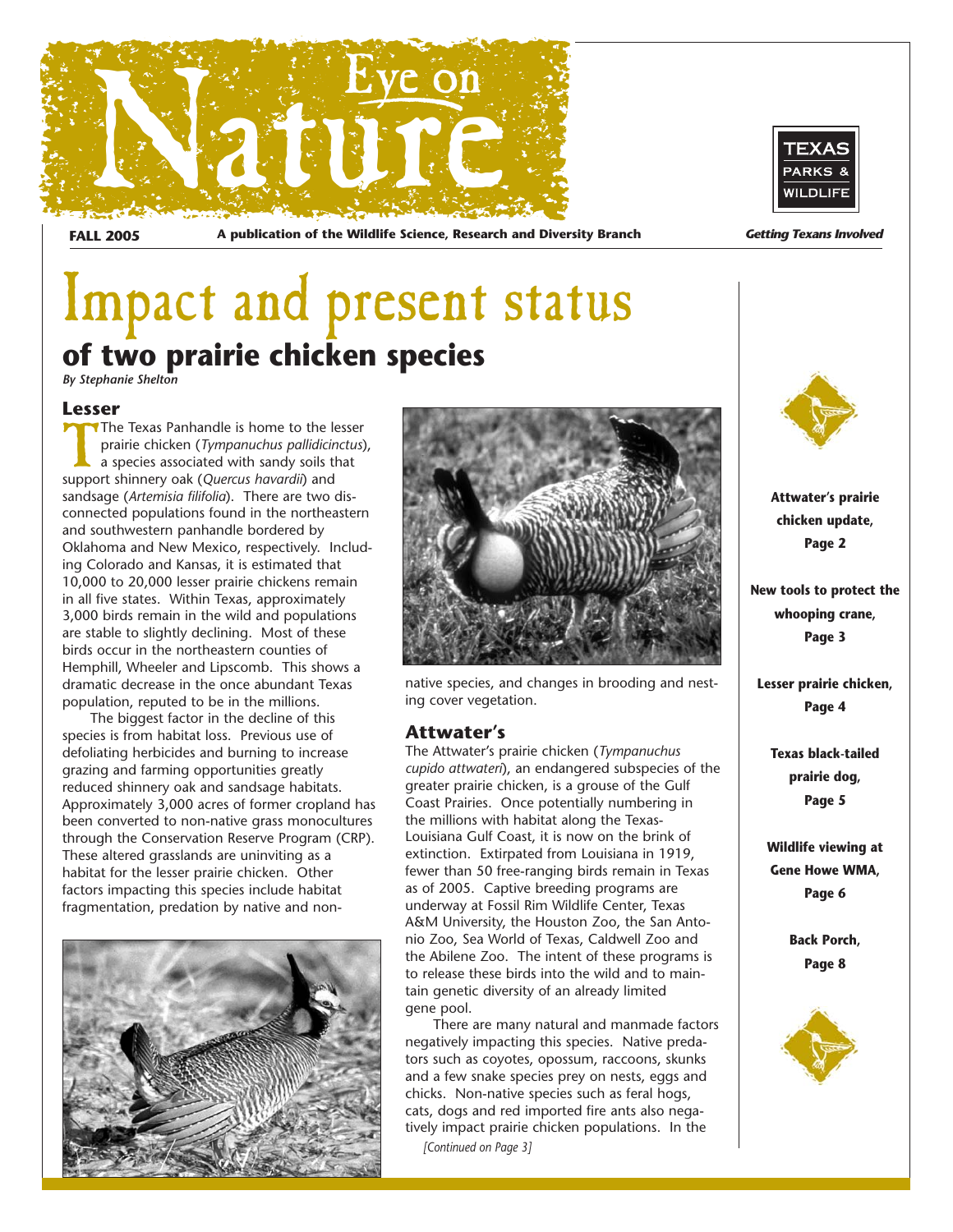Executive Director Robert L. Cook

Editor, Publication Title Mark Klym

#### COMMISSION

Joseph B.C. Fitzsimons, Chairman San Antonio Alvin L. Henry,Vice-Chairman Houston

J. Robert Brown El Paso T. Dan Friedkin Houston Ned S. Holmes Houston Peter M. Holt San Antonio Philip Montgomery Dallas John D. Parker Lufkin Donato D. Ramos Laredo

Lee M. Bass, Chairman-Emeritus Fort Worth

TEXAS PARKS AND WILDLIFE DEPARTMENT MISSION STATEMENT "To manage and conser ve the natural and cultural resources of Texas and to provide hunting, fishing and outdoor recreation opportunities for the use and enjoyment of present and future generations."

You may view this publication through the TPWD Web site. Please notify us by completing a request form at www.tpwd.state.tx.us/enews/. Once verified, we will notify you by e-mail when a new version of your selected newsletter is posted at www.tpwd.state.tx.us/newsletters/. Your name and address will be removed from the printed version mail distribution list.

#### FOR MORE INFORMATION

All inquiries: Texas Parks and Wildlife Department, 4200 Smith School Rd., Austin,TX 78744, telephone (800) 792-1112 toll free, or (512) 389-4800 or visit our Web site for detailed information about TPWD programs:

#### **www.tpwd.state.tx.us**



©2005 Texas Parks and Wildlife Department PWD BR W7000-255 (10/05)

In accordance with Texas State Depository Law, this publication is available at the Texas State Publications Clearinghouse and/or Texas Depository Libraries.

Texas Parks and Wildlife Department receives federal financial assistance from the U.S. Fish and Wildlife Service. Under Title VI of the Civil Rights Act of 1964, Section 504 of the Rehabilitation Act of 1973,Title II of the Americans with Disabilities Act of 1990, the Age Discrimination Act of 1975, and Title IX of the Education Amendments of 1972, the U.S. Department of the Interior and its bureaus prohibit discrimination on the basis of race, color, national origin, age, disability or sex (in educational programs). If you believe that you have been discriminated against in any Texas Parks and Wildlife Department program, activity, or facility, or if you desire further information, please call or write: The U.S. Fish and Wildlife Service, Office for Diversity and Civil Rights Programs - External Programs, 4040 N. Fairfax Drive,Webb 300,Arlington,VA 22203, (703) 358-1724.



# Attwater's prairie chicken update<sup>By Terry Rossignol and</sup>

The Attwater's prairie-chicken (APC)<br>(*Tympanuchus cupido attwateri*) is<br>endemic to the Gulf Coast prairies<br>of Texas and Louisiana. Historically APC (*Tympanuchus cupido attwateri*) is endemic to the Gulf Coast prairies of Texas and Louisiana. Historically, APC populations may have approached one million on some six million acres of prairie habitat. By 1937, populations had declined to an estimated 8,700 individuals, and have continued to decline. As of spring 2005, fewer than 50 remained in free-ranging populations at the Attwater Prairie Chicken National Wildlife Refuge (APC NWR) and The Nature Conservancy's Texas City Prairie Preserve (TCPP).

Over time, loss and fragmentation of its coastal prairie ecosystem due to agricultural conversion, urban and industrial expansion, overgrazing, and invasion of prairies by woody species have been the primary factors driving APC declines. In the last 15-20 years, adverse weather, reduced genetic variability, parasites, disease and red imported fire ants (*Solenopsis wagneri*) have all likely contributed to the APC's downward spiral toward extinction. Although the APC Recovery Plan is currently in revision, to date conservation efforts aimed at reversing this extinction spiral have been centered on four major thrusts: habitat management/restoration, captive breeding, population supplementation and research. Research provides answers needed to accomplish the other three thrusts, and will be discussed under those headings.

#### **Habitat management/restoration**

Currently, APC habitat management is focused on the 10,528-acre APC NWR, the 2,395-acre TCPP, and private grasslands within the APC's historic range. Work on private lands has primarily been conducted on areas in close proximity to the refuge, and in Refugio and Goliad counties. Private lands work has been conducted through the Coastal Prairie Conservation Initiative (CPCI), a partnership involving private landowners, local soil and water conservation districts, the U.S. Fish and Wildlife Service, the Sam Houston Resource Conservation and Development Board, the U.S. Natural Resources Conservation Service, The Nature Conservancy of Texas and the Grazing Lands Conservation Initiative. Integral to the CPCI has been incorporation of Safe Harbor Agreements into

*Mike Morrow*

management plans where desired by landowners. Safe Harbor Agreements promote voluntary management for listed species on private property while giving assurances to landowners that no additional future regulatory restrictions will be imposed if listed species increase in numbers as a result of management activities. To date, more than 76,000 acres have been enrolled under Safe Harbor agreements for APC management, with costshare assistance provided on approximately 60,000 acres.

#### **Captive Breeding**

Currently, seven institutions are collectively holding roughly 200 adults. Production in 2005 has netted one of the largest numbers of chicks to be released since the program started — 135. Management of reticuloendotheliosis virus (REV), a retrovirus, remains a major problem for APCs in the captive setting. Research on several fronts has or is being conducted to address the REV issue. Texas A&M University continues to study the etiology and testing protocol for this disease. Researchers there are also developing a vaccine that hopefully will provide immunity against REV as well as remedial treatment for individuals that have already contracted the virus. Research coordinated by the Fort Worth Zoo is also underway to refine the diet for APC breeders and chicks.

#### **Population Supplementation**

Since 1995, a total of 753 captive-reared APCs have been released at the two remaining wild populations. Most of these birds have been fitted with radio transmitters to facilitate evaluation of post-release *[Continued on Page 5]*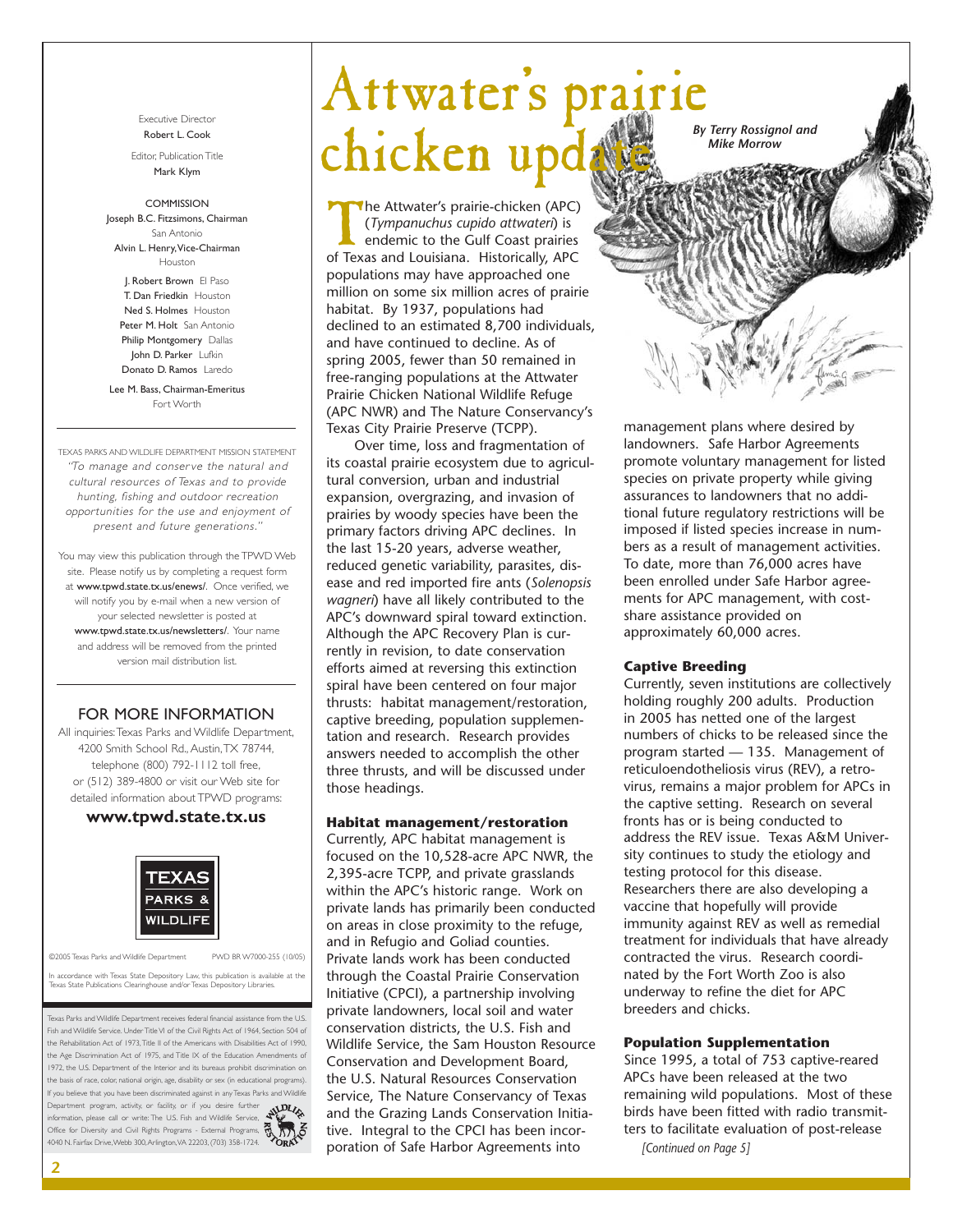#### *[Impact and present status Continued]*

early 1990s, harsh weather brought about the loss of eggs and chicks, greatly reducing recruitment potential. Habitat loss and fragmentation caused by urbanization, developing infrastructure, and the modification of Gulf Coast Prairie communities for use as pastureland and intensive cropland reduces the accessibility of display sites, as well as areas for good nesting and brooding cover. Captive populations are experiencing their own pressures from inbreeding, poor nutrition, parasites and diseases such as the reticuloendotheliosis virus (REV).

## New tools to protect the Whooping Crane

*By Lee Ann Linam*

When 217 endangered<br>whooping cranes arriv<br>fall, biologists, birders and whooping cranes arrived on the Texas coast last conservationists around the world celebrated. For the first time in more than a century the last remaining wild flock of whooping cranes had surpassed the 200 bird mark. It was yet another chapter in a remarkable comeback story.

However, the good news was tempered with some bad. The count could have been even higher, because on the morning of Nov. 6, 2004, sandhill crane hunters in Kansas shot two whooping cranes. Although the birds were not killed immediately, they died in veterinary care after being captured. This event, following on the heels of the shooting of a whooping crane in Ellis County, Texas, in 2003, has prompted state wildlife agencies to explore new ways to increase awareness and identification skills in both the hunting community and the general public.

The Texas Parks and Wildlife Department has taken the lead in producing new materials designed to help protect whooping cranes and other similar nongame birds during their migration and wintering period. TPWD produced a video news release last fall showing footage of whooping cranes and other look-alike species. Artwork

depicting geese, cranes and other similar species was published in the annual *Texas Waterfowl Digest*, and copies of a poster with the artwork were sent to locations that sell hunting licenses. While aimed at hunters, these tools also can help birders and others make correct identification of whooping cranes. Finally, this summer TPWD completed production of a DVD also entitled "Be Sure Before You Shoot" that will allow hunter education instructors to show clips of various species to their students. The students will hopefully gain an appreciation of the care that should be taken when they are deciding whether to "Shoot" or "Don't Shoot."

Why all the concern over the killing of three birds? While some may argue that any needless loss of an individual is regrettable, for a rare long-lived species that matures slowly and produces few young, the loss of three adults is especially significant. And in the end, our conservation goal is a success story in which hunters and birders and average citizens do their part to conserve habitat, sustain harvest of game species and conserve all species for current and future generations.

**Lee Ann Linam is Texas Nature Tracker Biologist working out of Wimberley.**

Both prairie chicken species are listed as species of concern in the Comprehensive Wildlife Conservation Strategy (CWCS) for the state of Texas and are a high priority for future conservation efforts. For more information visit the CWCS website: www.tpwd.state.tx.us/business/grants/wildlife/cwcs/

You can assist with the recovery of the Attwater's Prairie Chicken through a donation to the Adopt-a-Prairie Chicken fund. Call (800) 792-1112 for details

**Stephanie Shelton is a Wildlife Planner working out of Austin. At this time, she is assisting with the development of the Texas CWCS.**



#### **"Be Sure Before You Shoot" video/DVD now available**

Copies of TPWDs new 17-minute hunter education video showing geese, cranes and other similar species in flight is now available from the department's Wildlife Science, Research and Diversity Branch. Send checks for \$10 (including shipping and handling) payable to TPWD Nongame Fund to:

Texas Parks and Wildlife Department 3000 So. IH-35, Suite 100 Austin, TX 78704

Please indicate your preference for VHS or DVD format

#### **Report Sightings of Whooping Cranes**

You can help to protect whooping cranes during migration. Whoopers pass through Texas from mid-October to mid-December in a corridor that stretches from the eastern panhandle to the DFW metroplex, through the Austin area and down to the mid-coast. Observers should note the number of cranes, their behavior, the habitat and location and any identifying features, such as leg bands or juvenile coloration. Observations can be reported to (800) 792-1112 x4644 or mark.klym@tpwd.state.tx.us.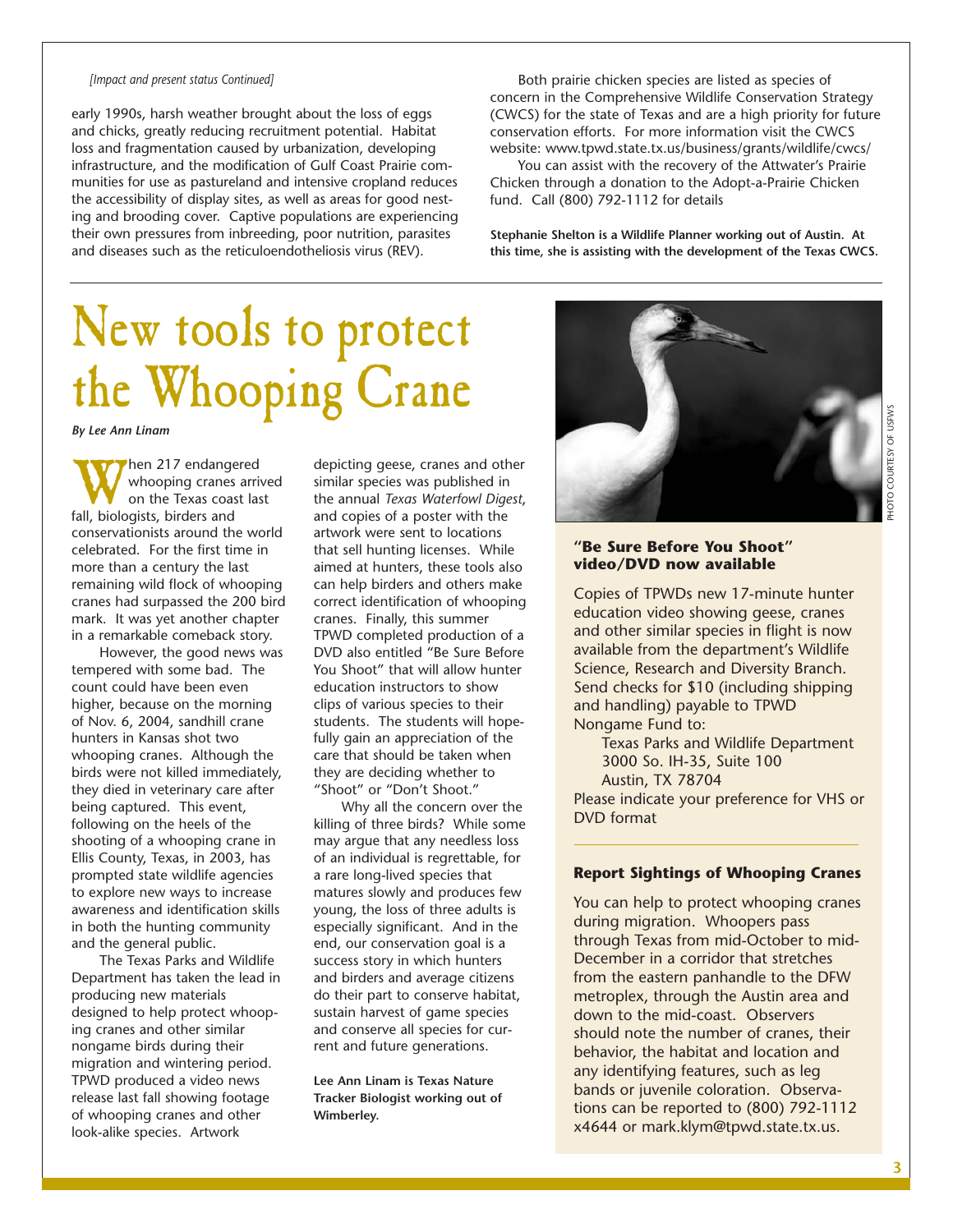## Lesser prairie-chicken management and conservation

*By Heather Whitlaw*

**Example 3** esser prairie-chickens (*Tympa-nuchus pallidicinctus*) are members of the prairie grouse family, and they inhabit portions of the short and *nuchus pallidicinctus*) are members of the prairie grouse family, and mixed-grass prairies of Texas, New Mexico, Oklahoma, Colorado and Kansas. The habitat needs of lesser prairie-chickens are specialized, and they require specific seasonal habitats during different parts of the year, all within a contiguous area of approximately 25,000 acres. This requirement for large and continuous areas of primarily native grassland has, in part, resulted in a noticeable decline in lesser prairie chicken distributions and numbers across a large part of their range. In response to a 1995 petition to list the Lesser Prairie-Chicken as a threatened species, the five states (CO, KS, NM, OK and TX) where the bird lives created the Lesser Prairie-Chicken Interstate Working Group (LPCIWG). In 1999 this group developed a Conservation Assessment that summarized what was known at the time about LPC ecology and habitat requirements, in addition to developing strategies for delivering conservation; however, this assessment did not include objectives for needed habitat that were measurable. With the advent of several new conservation opportunities in the past 12-18 months, the LPCIWG accepted the Texas Parks and Wildlife Department (TPWD) offer of a full-time employee (Heather Whitlaw) to serve as the Interstate LPCH Program Coordinator for the next two years to develop those objectives; these objectives will be outlined in an Interstate LPC Plan (or Conservation Initiative) and within individual state-level initiatives.

There are two disjunct LPC populations in Texas; one is found in the Northeastern Panhandle and the other is in the Southwestern Panhandle. TPWD surveys of select LPC population subgroups indicate that since the late 1990s populations are likely stable or slightly declining. TPWD surveys LPCs in the spring when the birds are congregated on the breeding display grounds (also known as leks or booming grounds). Spring (mid-March through mid-May) is the best time to hear and see LPCs, and reports from the public about their observations are always welcome and appreciated.

Lesser prairie chicken populations in Texas and across their entire five-state range are impacted by habitat changes on the landscape. Threats to their sustained viability and recovery include direct habitat loss through conversion of native range and grasslands to other land uses, fragmentation of available remaining habitats, loss of habitat through changes in vegetation cover (lack of fire on the landscape, impacts of long-term cattle grazing, brush invasion) and overall loss of useable space. Many of the conservation practices and initiatives currently in place or under consideration are targeted toward addressing these threats.

Federally, the U.S. Fish and Wildlife Service (USFWS) is considering and evaluating LPCs as a potential threatened species under the Endangered Species Act (ESA). TPWD and the other four state wildlife agencies (CO, NM, OK and KS) with primary responsibility for LPC management and conservation, in addition to many other partners including Playa Lakes Joint Venture, North American Grouse Partnership (NAGP), USDA Natural Resources Conservation Service (NRCS), USDA Farm Services Agency (FSA), and private landowners continue to work toward LPC conservation and recovery through delivery of habitat management practices, research and coordination of incentive programs.

Habitat work on the ground with landowners and other conservation partners is one of the primary areas of LPC management and recovery efforts. For example, a group of landowners in the northeast Texas panhandle are exploring the idea of developing a Prescribed Burning Association in order to return fire to the landscape and improve habitat for many grassland-dependent species (including LPCs). On the other side of the Texas panhandle, a group of landowners are considering developing a Wildlife Management Association focused on management and conservation of unique sandhills habitats (which support populations of LPCs and many other species of management importance and concern). TPWD, NRCS and USFWS have several programs in place to assist landowners (cost share, incentives, technical assistance) with habitat improvements on private lands. Contact



Heather Whitlaw or your local TPWD biologist for more information (see www.tpwd.state.tx.us/landwater/land/ wildlife\_management/).

Cooperation and communication among LPC conservation partners (LPCIWG, PLJV, NRCS, FSA, USFWS, NAGP Prairie Grouse Planning Project) in Texas and across the five-state LPC range is well underway in order to develop the Interstate LPCCI and individual statelevel LPC initiatives and plans. This partnership is also working to create a popularized LPC management and conservation document, which is targeted at landowners and land managers who want more information on managing their property for LPCs and other grassland-dependent wildlife species. In addition, TPWD and USFWS are developing a Candidate Conservation with Assurances (CCAA) that will provide enrolled landowners with regulatory assurances that their actions to conserve LPCs will not be detrimental should the species become listed under the ESA.

TPWD has begun the process of mapping land use and land cover in areas of the TX Panhandle using "headsup digitizing" of 2004 aerial images and ground truthing. The purpose of this project is to identify and describe existing occupied LPC habitats, in addition to identifying potential LPC habitats. The data will be used to focus conservation efforts, improve planning for LPC management, and aid TPWD and partners in delivery of landowner cost-share and incentive programs.

In Texas LPCs are an upland gamebird species and until recently hunting regulations allowed for a two-day season with a four bird bag limit in eight counties. During the April 2005 TPWD Commission meetings, the commission approved a new voluntary habitat-based

*[Continued on Page 5]*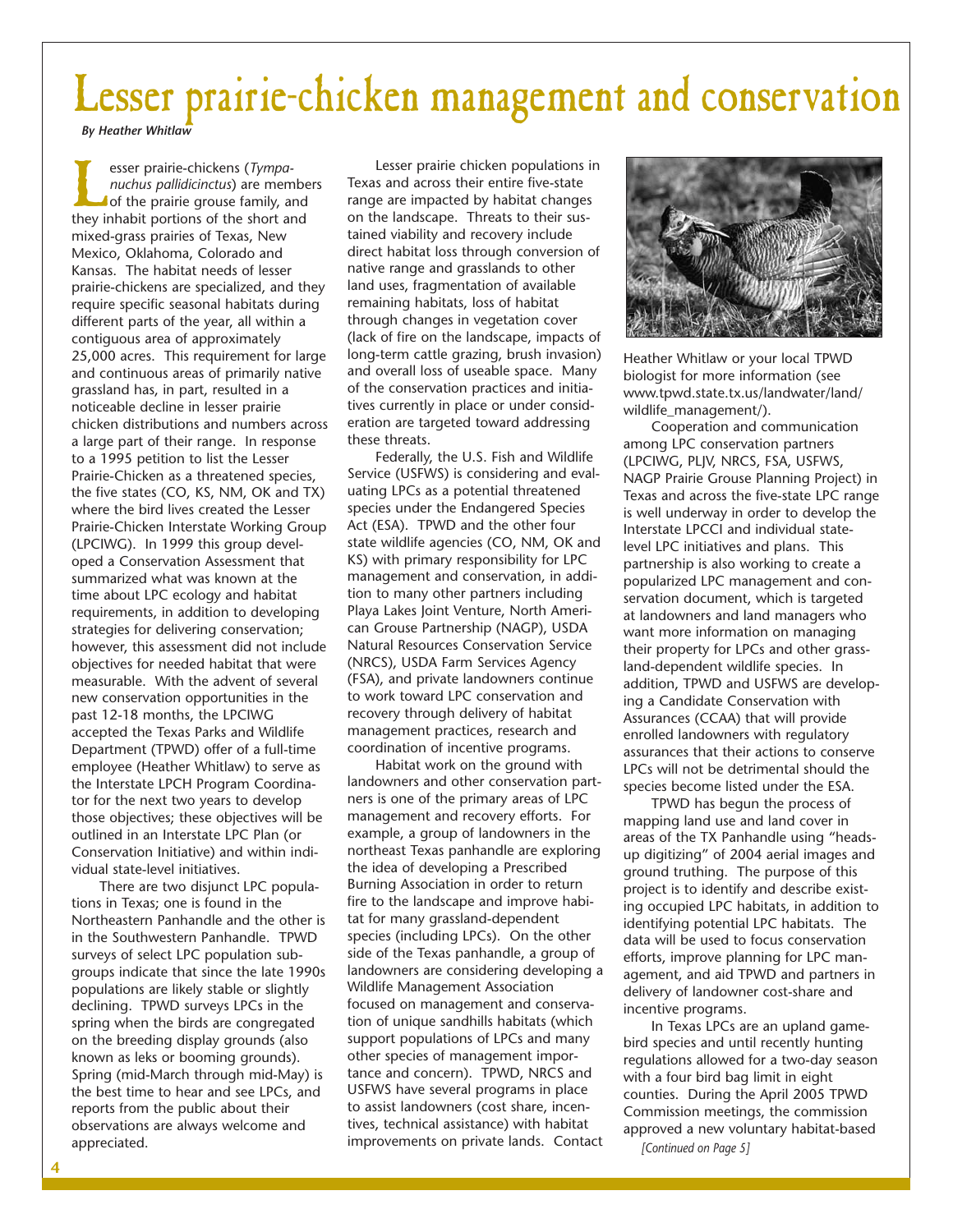#### *[Attwater's update Continued]*

survival. This evaluation is essential to refining release methodologies in order to improve post-release survival.

Estimates of first year post-release survival for APC released during 1996- 2004 have ranged from 9% to 41% in 1999 and 2004, respectively. Increased survival for birds released in 2004 is thought to be due, at least in part, to prophylactic treatment for chewing lice on APC at the refuge, which resulted in a reduction in breeding season mortality. Heavy louse loads observed on birds at the refuge during 2002-2003 were associated with substantial increases in breeding season mortality. It is hypothesized that better hen condition resulting from louse reduction resulted in an observed increase in average clutch size in 2005.

Currently, extremely poor reproduction from pen-reared hens is the factor most limiting recovery of wild APC populations. Nesting success has been substantially enhanced by installation of predator deterrent fences around most

nests since 2000. However, no surviving chicks produced by released pen-reared hens had been documented prior to 2004. Intensive observations on eight broods at the Attwater Prairie Chicken NWR in 2003 found that no chicks survived past 11 days post-hatch. Several chicks were found dead or dying at night roosts, suggesting that predation was not the sole cause of chick mortality. Research is currently underway to determine the cause(s) for this poor chick survival. During 2003-2005, placement of broods at the APC NWR in 4' x 8' pens for two weeks post-hatch and providing food and water (drip) ad libitum showed promise for "jump-starting" chicks. Seven of 18 (38%) chicks released using this technique in 2004 survived to at least six weeks. In 2005, 82 chicks were released by this method; however, survival to date has been very dismal.

Although results of recovery efforts for this imperiled bird have mimicked a roller-coaster ride for the last decade with many ups and downs, there is hope for the Attwater's. One of the keys is to



produce enough birds in the captive setting to greatly increase the number of birds released each year. Advancements in REV and nutrition management in the captive flock will hopefully translate into more wild APCs in the near future so that Texans may once again hear the "booming" sounds of the Attwater's resonate across the Texas coastal prairies.

**Terry Rossignol is Manager of the Attwater Prairie Chicken National Wildlife Refuge in Eagle Lake, Texas. Mike Morrow is Wildlife Biologist at the Attwater Prairie Chicken National Wildlife Refuge.** 

#### *[Lesser prairie chicken Continued]*

permit program for LPC hunting that offers landowners a limited harvest option for those properties with a wildlife management plan geared toward LPCs. Under the new regulation, hunting during the two-day season will occur only on managed properties in the program. There will be a daily bag limit and properties in the program will have a harvest recommendation.

Research is also underway on a variety of LPC-related topics. Texas Tech University is currently evaluating several methodologies to survey and count LPCs using aerial survey techniques. Texas A&M University is conducting research on LPC population responses to selected habitat improvements. Future research will focus on conducting a spatially explicit population viability analysis, and LPC population genetics.

For more information on LPCs or to report observations, please contact Heather Whitlaw at (806) 742-4968 or heather.whitlaw@tpwd.state.tx.us; or contact the TPWD Upland Game Program office in Austin (512) 389-4975.

**Heather Whitlaw is interstate Lesser Prairie Chicken Habitat Coordinator working out of Lubbock.**

### Texas black-tailed prairie dog monitoring *By Marsha Reimer*

Black-tailed prairie dogs (*Cynomys ludovicianus*) are an icon of the grasslands. These animals were once common in short and mixed grass prairies throughout the western midwest, including Texas, Oklahoma, Arizona, Colorado, Kansas, Montana, Nebraska, New Mexico, South Dakota, North Dakota and Wyoming, as well as Canada and Mexico. Historically, millions of acres of Texas grassland were covered by black-tailed prairie dog towns. Prairie dog towns in Texas now occupy less than 1% of their historic range.

Prairie dogs are an important part of the ecosystem. Their digging aerates



and promotes soil formation, they clip back brush, maintaining the short grass prairie and they are a keystone species providing food and shelter for as many as 170 different animals. A keystone species is a species that other species depend upon for survival.

Now, through participation in the Texas Black-tailed Prairie Dog Watch, you can help widen our understanding of black-tailed prairie dogs and what is contributing to their decline. The Texas Parks and Wildlife Department needs your help to monitor prairie dog towns in your area by observing and collecting data. The data that is collected will help TPWD biologists to monitor population trends and develop more effective conservation and management methods.

For more information contact John Young at john.young@tpwd.state.tx.us or visit our Web Site at: www.tpad.state.tx.us/trackers

**Marsha Reimer is Coordinator of the Texas Nature Trackers program out of Austin.**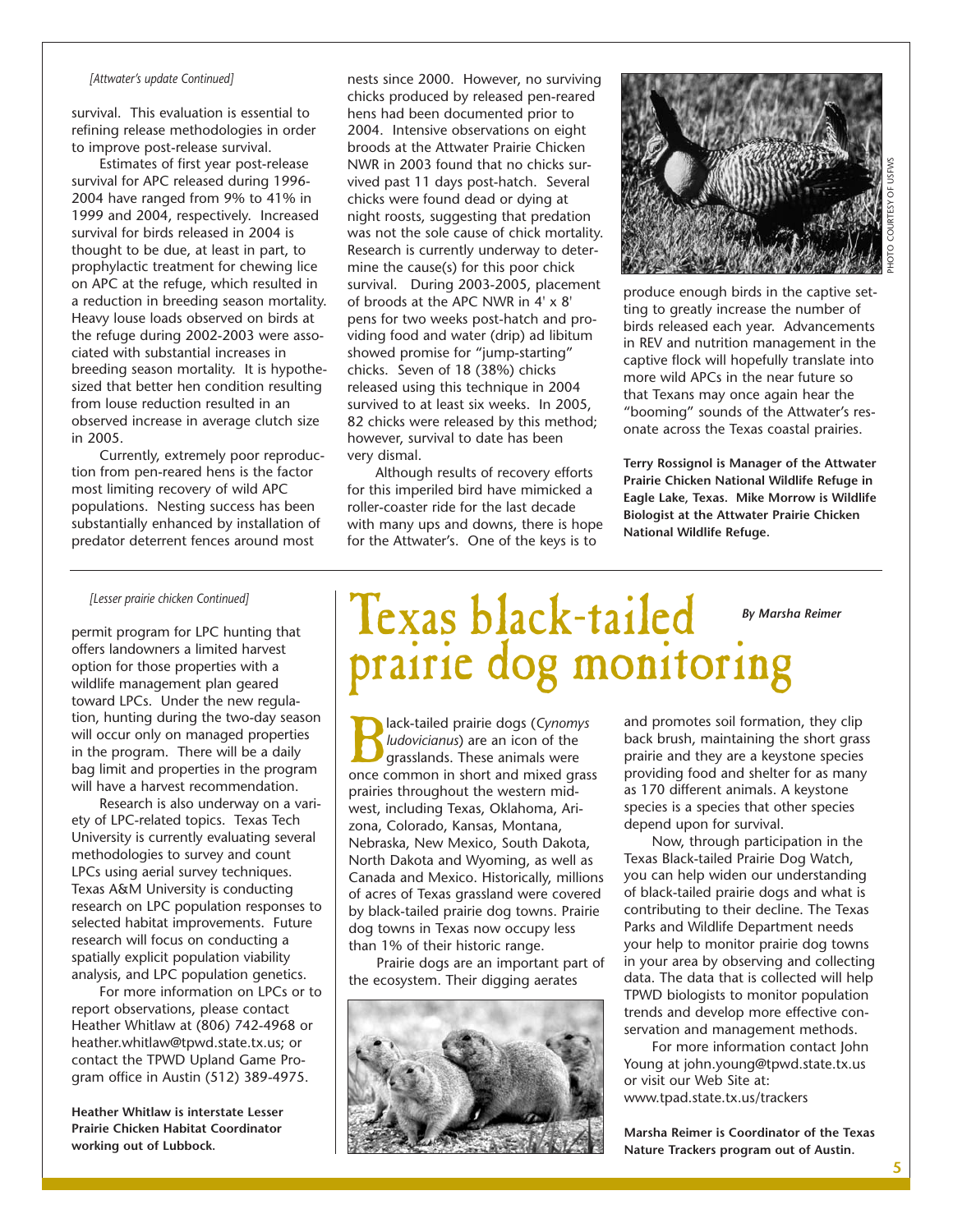### Wildlife Viewing **at Gene Howe WMA**

*By Derrick Holdstock*

The Gene Howe Wildlife Management Area (Gene Howe WMA) is located in the Rolling Plains ecoregion in the northeastern Texas Panhandle. It consists of about 5,387 acres of rolling sagebrush sandhills and riparian habitat along the north bank of the Canadian River. About 25 miles to the north in Lipscomb County is the Pat Murphy Unit of the Gene Howe WMA. It consists of 889 acres of reclaimed agricultural land. The goals and objectives of these areas include providing and conserving habitat, serving as a research and demonstration site, providing an educational environment for local schools, and providing hunting, fishing and outdoor recreational opportunities. White-tailed deer, bobwhite quail, mourning doves, Rio Grande wild turkeys, pheasants, feral hogs and a variety of waterfowl can be harvested by permit.

The Gene Howe WMA was acquired in two units. The first unit was purchased from J. C. Studer in 1950 and the second from Furman Williams in 1951. The Murphy Unit was deeded to the state by Mr. W. A. (Pat) Murphy in 1991.

The Gene Howe WMA has historical as well as natural appeal. Before becoming state property, the Studer tract included the Anvil Park Ranch, famous for a professional rodeo from 1918 through 1941. This 24-year stretch is part of the 117-year history of Canadian's 4th of July rodeo which, in 1888, was the world's first organized rodeo and has been an annual event ever since. The Williams tract contains the location of one of the first settlements in the Texas Panhandle. This town was called Hogtown and was a tent city of railroad workers and gamblers when the Topeka, Atkinson and Santa Fe railroads were being constructed in the 1880s. It was named for the boisterous behavior of its inhabitants. Hogtown gave way to the current town of Canadian in 1887 when the railroad bridge across the Canadian River was completed. Evidence of Hogtown still exists. The Gene Howe WMA was named for Gene Howe, a Panhandle rancher and sports writer and a former Texas Parks and Wildlife Commissioner.

The Gene Howe WMA has two distinct ecological zones. About  $1/3$  of the area is grassy bottomland with occasional cottonwood trees. Encroaching exotic brush species including Russian olive and saltcedar are also present. The staff at the Gene Howe WMA is actively working to eliminate these two species through chemical and mechanical means funded primarily through grants. Natural sloughs and wet meadows are common, as much of this area used to be in the floodplain of the Canadian River, prior to the creation of Lake Meredith. Several sloughs have been modified with water control structures to hold back water. Waterfowl habitat is then created through moist soil management. A prime example of this is West Bull Slough, which can be viewed at our waterfowl viewing blind and adjacent nature trail. A variety of waterfowl and shorebirds are common, as well as white-tailed deer, coyotes, bobcats, beavers, Rio Grande wild turkeys, roadrunners, bobwhite quail and many songbirds.

The remaining  $2/3$  of the area are sandhills, dominated by sand sagebrush, bluestem, switchgrass, plum and sumac. Persimmon Creek cuts through Persimmon Pasture and provides a



break in the seemingly endless expanse of rolling hills. A walk along Persimmon Creek offers some of the best opportunities to encounter wildlife in the sandhills, as many species including white-tailed deer use this riparian belt as a travel corridor. The historical prairie dog town in Middle Pasture and the newly-introduced town in North Pasture provide opportunities for visitors to observe prairie dogs, burrowing owls, killdeer, hawks and many songbirds that are unique to the Great Plains. The area once contained at least one lesser prairie chicken lek, and chickens are occasionally seen in the sandhills during various parts of the year. Scaled quail and mule deer are occasional visitors.

The Murphy unit, despite its small size, contains four distinctly different habitat types. Most of the area had a history of agriculture and portions of the area were enrolled in CRP contracts before it was acquired by the state. The state reenrolled these areas into new contracts and has done some mid-contract management practices including reseeding portions with native grasses. This has resulted in a patchwork of native grassland, old world bluestem (CRP), old world bluestem reseeded to native grasses (CRP) and a native riparian corridor along Plum Creek. Common wildlife include whitetailed deer, coyotes, pronghorn antelope, roadrunners, Rio Grande wild turkeys, lesser prairie chickens, bobwhite quail and a wide variety of grassland birds.

The region around the Gene Howe WMA and the Murphy Unit is mostly comprised of big ranches. Many of these ranches provide a variety of hunting, fishing and birdwatching opportunities. For more information on the Gene Howe WMA or the Murphy Unit, contact Derrick Holdstock at (806) 323-8642. Information on outdoor recreation in Hemphill and Lipscomb counties can be attained by calling the Hemphill County Chamber of Commerce at (806) 323-6234.

**Derrick Holdstock is Assistant Area Manager at the Gene Howe Wildlife Management Area in Canadian.**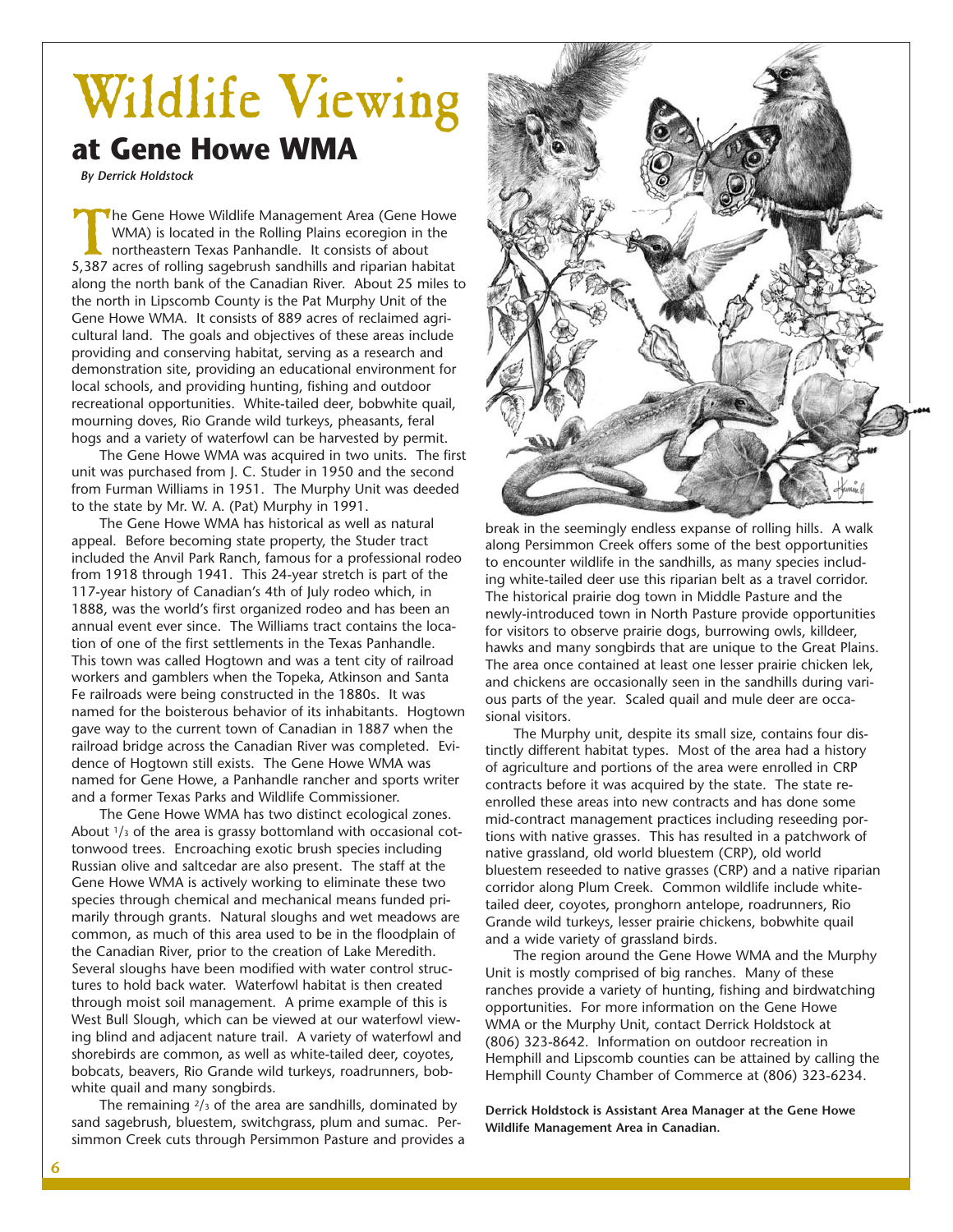

*[The back porch Continued]*

In the 1950s, as biologists held their collective breath, whooping crane numbers wavered in the 20s and low 30s. Despite Allen's best efforts, it was a stroke of luck that finally revealed the nesting grounds. In 1954 a Canadian forest fire fighter noted a pair of white birds in the wetlands of Wood Buffalo National Park on the border of Alberta and Northwest Territories and the mystery was revealed.

By 1960 there were still only 36 whooping cranes alive in the wild, but there was some insurance. The last of the Louisiana birds and a few injured cranes had begun to produce chicks in captivity. These captive populations were enhanced by the collection of one egg from each wild nest, with a hope of one day reintroducing whooping cranes to the wild. Meanwhile, down in Texas, thoughts turned to habitat management …

In 1970 ther were 57 whooping cranes. Slowly, very slowly, this longlived, slow-growing species was increasing. Although biologists experimented with food plots in the 1960s, by the 1970s land managers began recognizing the importance of natural factors, such as prescribed fire, in habitat management. At the same time, some very unnatural experiments were taking place in the Rocky Mountains. Researchers were placing whooping crane eggs in the nests of wild sandhill cranes, with the hopes that the sandhill crane foster parents would help establish a new migratory population of whooping cranes. The eggs were hatching and the chicks were surviving and migrating, but would it work?

By 1980 there were 78 whooping cranes wintering in Texas and 20 whoop-

ers migrating from Idaho to New Mexico with sandhill cranes. But, alas, to biologists' humble realizations, a crane is not a crane is not a crane … the cross-fostering had left improper imprinting on the whooper chicks, and, as no pair-bonding occurred and mortality levels in the migration path proved high, the introduced population began to decline. Meanwhile, at home in Texas, although our whooper population hit 100 in 1986, all the reproducing wild whoopers were still in "one basket." This added impetus to efforts to protect habitats from shoreline erosion along the Intracoastal Waterway.

With a larger breeding population, the 1990s saw the Texas whooping crane population pass 150. The decade also saw an awakening of local communities to the value of ecotourism, and many coastal communities began to market the presence of the endangered whooping crane as a local attraction. A new reintroduction experiment began as well, with the establishment of a nonmigratory population of whooping cranes in Florida. New techniques for rearing whooping cranes without imprinting on humans or sandhill cranes made the reintroductions possible, but researchers still were learning that there is much we have to learn about teaching a whooping crane to survive — techniques that would prove valuable in the next reintroduction effort.

In 2000 there were 180 whooping cranes in Texas, two still in Idaho-New Mexico and 74 in the new Florida population, but the challenge of reintroducing a migratory population still remained. As the battle over water in the Guadalupe River in Texas intensified — water that was the lifeblood of the San Antonio Bay

ecosystem and the blue crabs upon which whoopers depend — biologists were ready to try a new creative approach to the migration dilemma. Enter Father Goose and *Fly Away Home*. Cooperators in the eastern United States began using ultralight aircraft and imprinting on costumed handlers to introduce young whooping cranes to nesting habitat in Wisconsin and teach them to migrate to Florida. Migrations to date have been successful, with 21 chicks scheduled to join the 42 already in this population this fall.

The story of the whooping crane is truly an inspiring success story — from 21 birds in two small populations to nearly 500 birds in three wild and five captive populations. It's a success story that could be attributed to many people, but the irony is that few of us would claim much credit. For we have all been variously apprehensive, humbled, surprised, grateful, and inspired along the path to recovery. Robert Allen, perhaps the most legitimate heir to acclaim, reflects the glory back on the species itself …

"When you sit crouched in a blind and watch an adult (whooping crane) stride close by you, his head high and proud, his bearing arrogant and imposing, you feel the presence of a strength and of a stubborn will to survive … For the whooping crane there is no freedom but that of unbounded wilderness, no life except its own. Without meekness, without a sign of humility, it has refused to accept our idea of what the world should be like." *The Whooping Crane*, 1952.